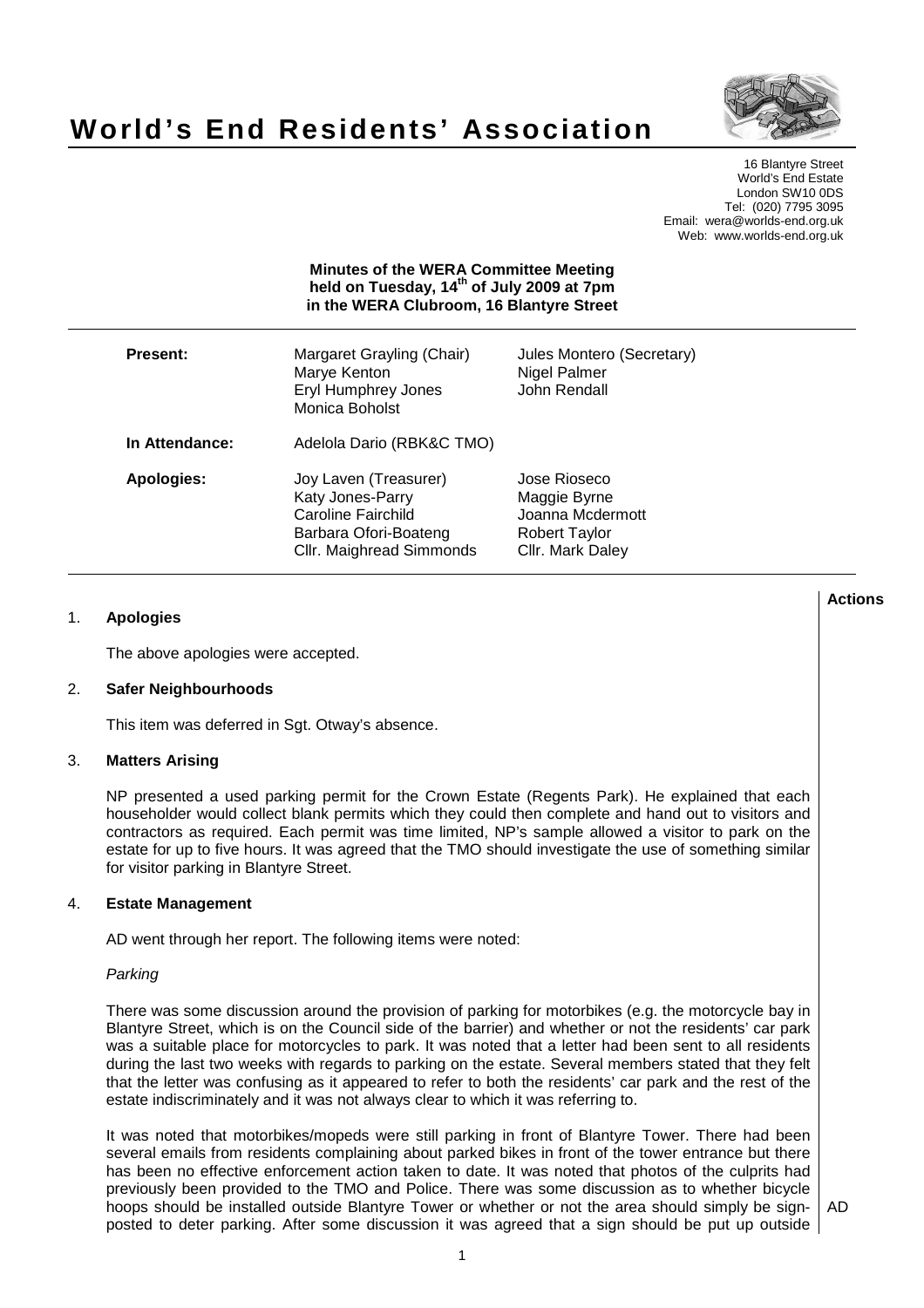Blantyre Tower indicating that the area was not suitable for the parking of motorcycles or mopeds.

It was noted that all the issues around the parking of all kinds of vehicles on the estate  $-$  cars, motorbikes and bicycles – would be dealt with during the forthcoming parking review.

MK reported several incidents where people had taken bikes up in the lifts and the owners did not take care not to damage the lift. MK also noted that some residents kept bikes on their (tower) landings but that she believed that this was inappropriate as they were a potential fire hazard. It was noted that the TMO could not instruct residents not to have bikes but it was suggested that AD check whether or not the TMO could take enforcement action against residents keeping bikes on the tower landings. EHJ suggested that the caretakers note on which floors bicycles were being kept on the tower landings. It was noted that there were bike hoops located in various parts of the estate (behind the Chelsea Theatre opposite the entrance to Dartrey Tower, next to Greaves Tower, near the Youth Club, etc). AD

## Fire Doors

It was noted that the damaged fire door was in Dartrey Tower not Whistler Tower. A question was raised as to whether or not the caretakers checked the fire doors during their daily walkabouts and if they did, what they checked (i.e. did they check whether the fire doors shut properly and/or that the glazing was not damaged?). It was agreed that that it was imperative that all of the estate's fire doors closed properly and were up to spec given recent events. AD noted that the last fire door inspection had been carried out on the 30<sup>th</sup> of March and that orders had been raised to deal with any necessary issues/repairs. MK noted that the fire door on her landing was still not closing properly.

AD

AD

#### Leaks

It was noted that the leak above/outside the dentist was still ongoing.

It was noted that there was a new leak in the void space beyond the Blantyre Centre. The source of the leak had been identified as the communal heating system and S&F were aware of issue. They were currently awaiting parts before carrying out a repair. It was noted that the repair would not leave any residents without hot water.

## Drains and Stacks

A question was asked as to how the stacks were to be inspected. Were the TMO proposing to use "fibre optic cameras" which would be lowered into the stack from the top of the building?

#### Block Entrance Door Beading

AD indicated that the original order had been raised as an ongoing repair issue as a result of various reports from residents. There was some question as to whether all of the work that had been carried out had been necessary (in some blocks the beading of all 16 panes in the entrance door had been replaced when only the beading of 3 or 4 panes were actually in need of a repair), whether the most seriously damaged doors had been repaired (it was noted that not all of the entrance door had been repaired, and some of those which had not, where clearly in need of some attention), and whether the repair work was cost-effective. AD

It was noted that that the door to Ashburnham Tower block entrance door catches on the ground and is often found "propped" open as a result. It was suggested that a repair order be raised to ensure the door closed properly. AD

## Dogs

A disc containing photos of dogs running loose in the estate gardens was given to AD.

Adelola noted that she had received video footage of dogs running loose in the communal gardens. The video had been inspected by local TMO staff to help identify the dog owners caught on camera and letters had been sent to those identified. Two dog registration sessions had subsequently been organised – one in the morning and one in the evening.

#### Keys to Gate near Chelsea Reach Tower

A visitor to a flat in Chelsea Reach Tower was known to have and use a key to the lock of the gate adjacent to the tower. AD stated that the resident in question had been spoken to about the misuse of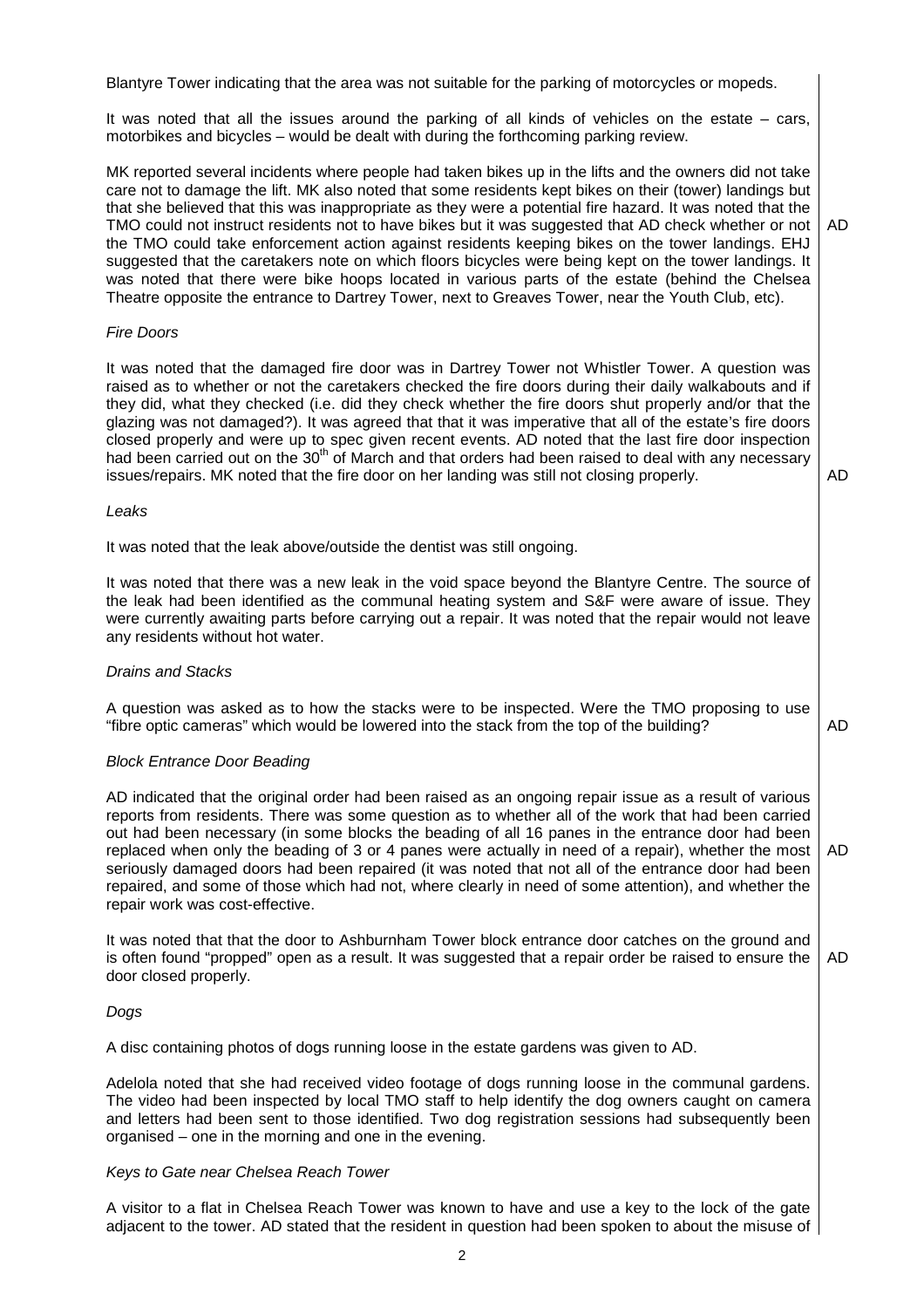the gate by their visitor. It was also noted that the visitor in question was aggressive and had been reported to the Police for anti-social behaviour and that it might be worthwhile reminding the resident that they are responsible for the behaviour of their visitors. It was noted that AD and the TMO had been previously unaware of the incident of anti-social behaviour in question or the Police report.

#### Squat door on 16 Upper Berenger Walk

It was noted that the squat door was still in-situ after several months. AD noted that property was currently void but that a tenant was due to move in shortly.

## Electricity Meters

MK noted that she had been visited by an EDF employee wishing to read the meter in her meter cupboard. It was noted that this was the meter for the "cyclo" hot water system. The costs of the system were collated and paid for by the TMO, which then distributed the running costs of the system to all residents via their hot water and/or service charges. JM noted that EDF had a legal right to inspect electricity meters located inside a property, even those within individual flats.

## 5. **WERA Open Meeting / Newsletter**

It was agreed that the WERA Open Meeting would take place on the 8<sup>th</sup> of September. The agenda for the meeting would include the Residents' Gardening Scheme (Dominic Davies from the TMO and Terry Oliver from the Council would be invited to attend), and Fire Safety (the Fire Safety Officer would be invited to attend). A newsletter would be prepared in advance of the meeting and serve as the meeting's notice. JM / All

#### 6. **Use of WERA Clubroom**

A midwife from the Chelsea and Westminster Hospital had approached WERA enquiring about possibly using the clubroom for an "ante-natal clinic". She was looking for a suitable space in the local area in which sessions could be held during the day. After some discussion it was agreed that the Committee needed to be absolutely sure what the proposed use was before granting permission. JM would seek further details. JM also noted that he was still trying to clarify what insurance was in place for the clubroom. JM

## 7. **Meetings Attended**

The regular meeting of the World's End ARB had been held on the 30<sup>th</sup> of June. MG and JM gave the meeting a quick update on all the pending ARB works.

## 8. **Upcoming Meetings**

Upcoming meetings are listed on the back of the agenda.

It was noted that the TMO was holding a "Residents Fun Day" on the  $18<sup>th</sup>$  of July, and that the TMO AGM was currently planned to take place on the  $29<sup>th</sup>$  of September.

#### 9. **Any Other Business**

MK asked whether OCS could be asked to clean the light fittings on the tower landings. It was noted that OCS did not appear to carry out any cleaning in the tower landings but that the TMO would be asked to clarify whether or not the lift fittings were included in the cleaning contract.

EHJ reported a blockage in the Blantyre Tower communal stack which had resulted in one of her neighbour's calling out a plumber. The plumber had determined that the blockage was outside the property and in the communal soil stack. The plumber had invoiced the resident for their visit. The resident had subsequently been trying to recover their costs from the TMO but had been unable to do so to date. EHJ suggested that the TMO to write to all residents to advise them of the kind of repairs that are the responsibility of the TMO and which are their responsibility of the resident. EHJ also suggested that WERA include something along those lines in the upcoming newsletter and/or place notices on the notice boards explaining how all repairs to the communal plumbing and heating systems should be reported to the TMO in the first instance. JM

NP noted the recent Council newsletter with the results of the recent consultation on Stock Options. NP stated that he felt the Council had used dubious market research methodology to obtain the result

JM / AD